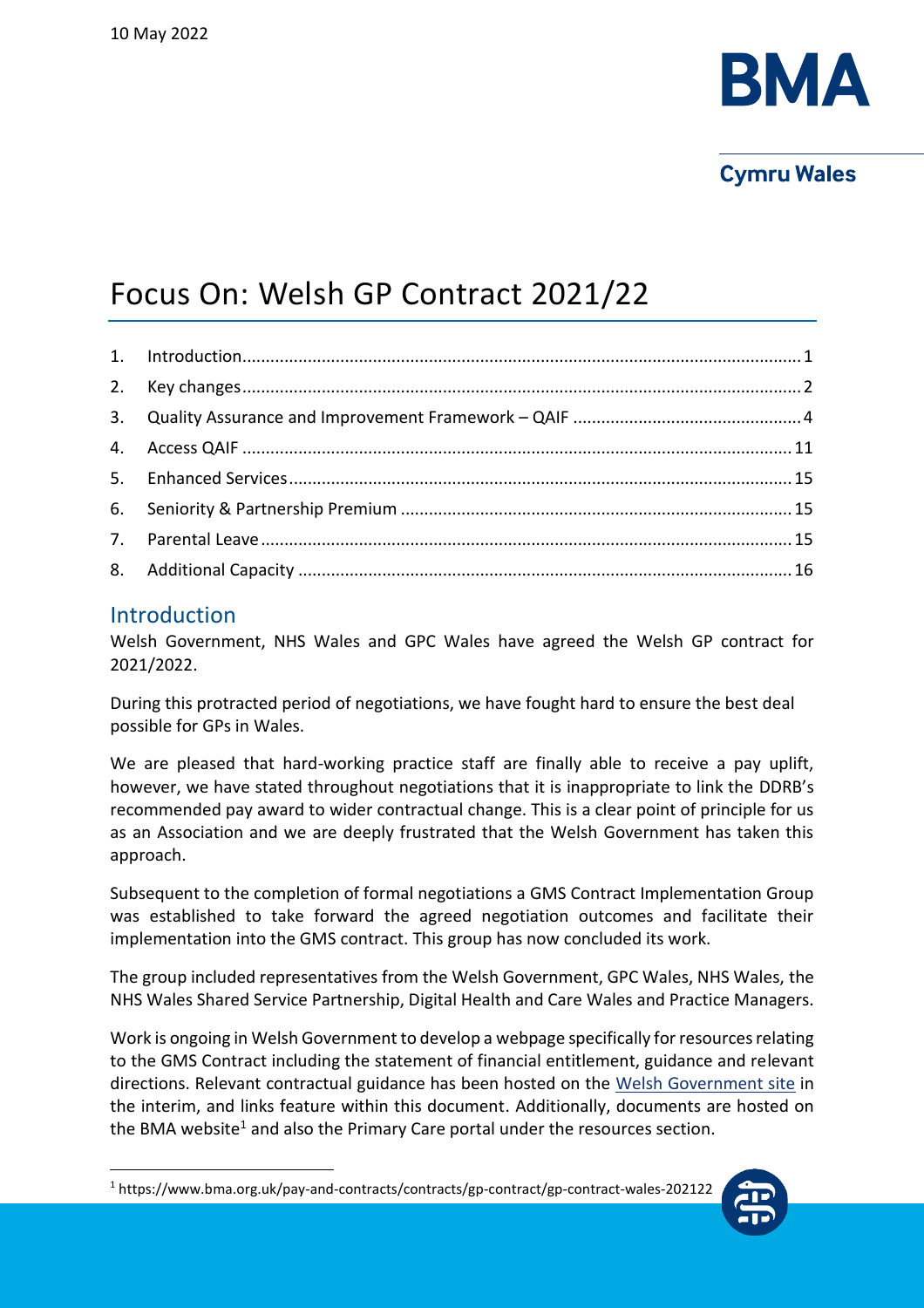

# <span id="page-1-0"></span>1. Key changes

# a) Financial

The following funding arrangements having been reached for 2021-22:

- DDRB pay uplift of 3% for independent contractor GPs and salaried GPs
- An uplift of 3% to the Staff pay expenses element of the contract to ensure that 'all existing practice staff receive a 3% uplift to their gross pay'
- GP uplift at 3% equates to £4.7m. Staff pay at 3% equates to £4.8m.
- Continued Investment of £9.2 million for the implementation of the 'Access to Inhours GP Services' standards.
- An in-year investment of up to £2 million towards Capacity funding. Recognising the winter pressures that are being experienced across the system and GPC's concerns around capacity, £2m will be made available in year for 2021-22 for capacity to support access over the remaining period of this year and in readiness for the new arrangements from 1 April 2022.
- A new funded Partnership Premium Scheme for non-GP partners will be introduced. No changes to Seniority and no uplift of Partnership Premium rates.
- Enhanced Shared Parental leave arrangements will be enabled for all salaried GPs in Wales. The SFE will be extended to enable the reimbursement of costs, up to an agreed limit, where Independent Prescribers are providing cover for GPs on parental leave.

Historically, uplifts to the global sum have been applied using the average EER (expenses to earnings ratio) calculated from NHS Digital average GP earnings estimates. In recent years the adopted ratio has been GP pay at 40% and practice expenses (including staff costs) at 60% of the contract value.

However, the EER has gradually increased over last 10 years, away from this traditional split. Using most recent Technical Steering Committee (TSC) evidence the uplift has been calculated in a ratio of 36.6/63.4.

The staffing expenses element of the TSC figures is the total gross cost of staff pay. Therefore, the 3% uplift to the quantum includes an uplift covering the employers on-cost contributions.

Without a 'ring-fenced' staff pay award uplift, any pay increase given to staff would be funded from the DDRB uplift. This means that GP partners would not see any pay increase as the DDRB intended.

With these elements considered, the new Global Sum payments will be made at a value of £98.51 per weighted patient and backdated to 1 April 2021 (in comparison to £95.65 for 2020/21.)

The SFE amendment directions came into force as of 30 March 2022 and are available here: [gov.wales/sites/default/files/publications/2022-03/directions-to-local-health-boards-as-to](https://gov.wales/sites/default/files/publications/2022-03/directions-to-local-health-boards-as-to-the-statement-of-financial-entitlements-amendment-directions-2022.pdf)[the-statement-of-financial-entitlements-amendment-directions-2022.pdf](https://gov.wales/sites/default/files/publications/2022-03/directions-to-local-health-boards-as-to-the-statement-of-financial-entitlements-amendment-directions-2022.pdf)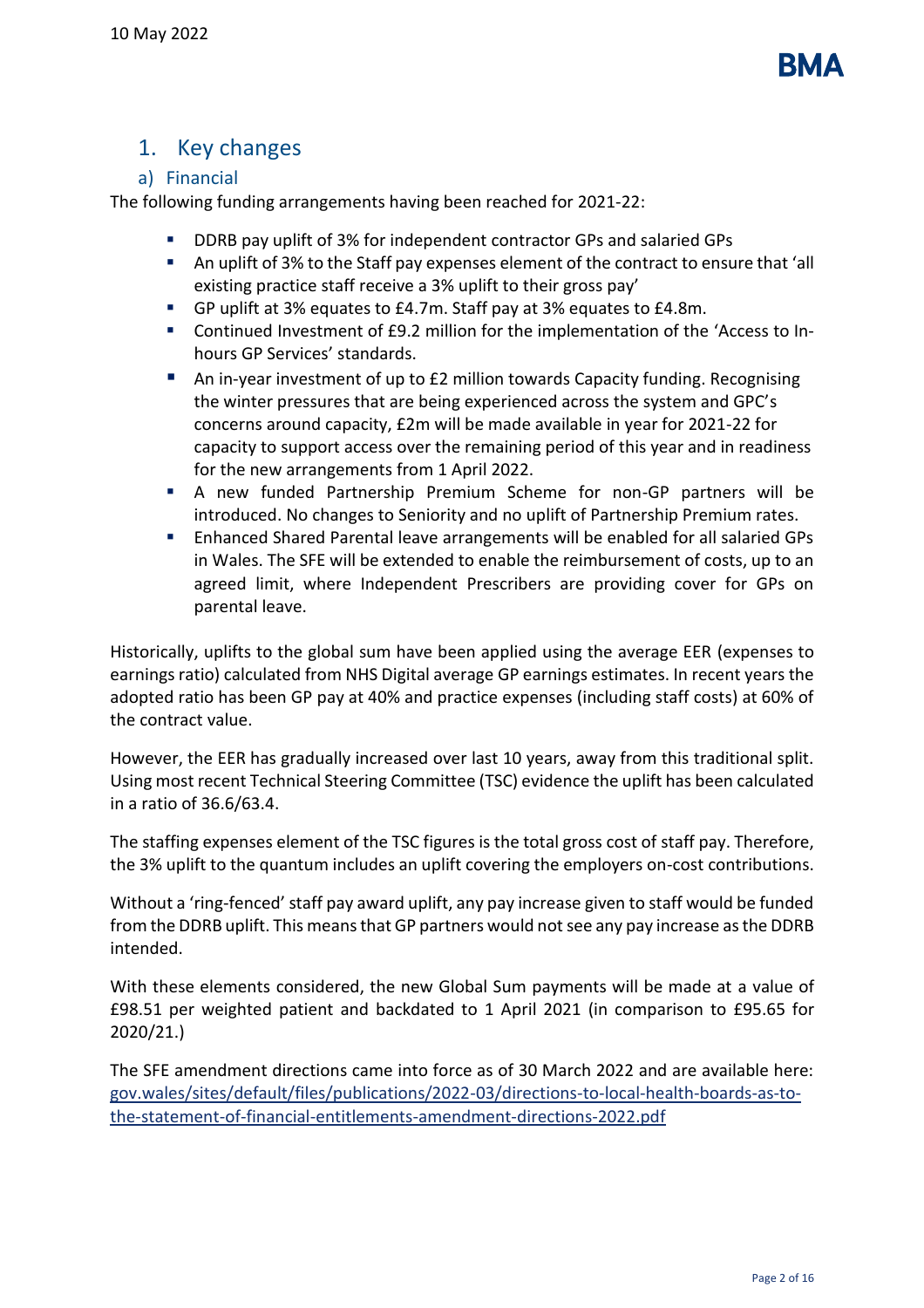

## b) Non-financial changes

Coupled with the financial changes, we have reached agreement on a number of activities as part of the reformed contract. The changes this year include:

- A renewed focus on the role of clusters, working collaboratively to plan and deliver services locally. GP cluster networks will be redefined as GP Collaboratives. Practices are now automatically members of a GP collaborative through the terms of the core contract.
- The cluster domain in QAIF will be revised. Points in QAIF domains have been redistributed. However, the total points will remain at 510, which will each continue to be paid at £179 per point.
- The QI domain structure will be restructured and expanded to include projects to improve standardised data quality.
- Reactivation of inactive QAIF clinical indicators.
- Data Legislative reform to de-risk GP Contractual and legislative change needed to underpin data sharing for creation of NDR, particularly if pseudonymised patient-linked data is desired. Otherwise, personal risk sits with GP.
- **•** Protected Learning time Six funded protected learning time sessions per annum will be made available and targeted at all staff within the practice.
- Funding of ongoing training to upskill practice staff as care navigators via HEIW.
- **•** GPC Wales has agreed to engage with national developments in the 'Prevention Agenda' to focus on GMS response to prevention of obesity and pre-diabetes.
- GPCW will work jointly with colleagues in NHS Wales and Welsh Government to explore and establish the GMS role in supporting the wider system and patients, particularly GMS role in referrals management plus GMS input into national pathway development.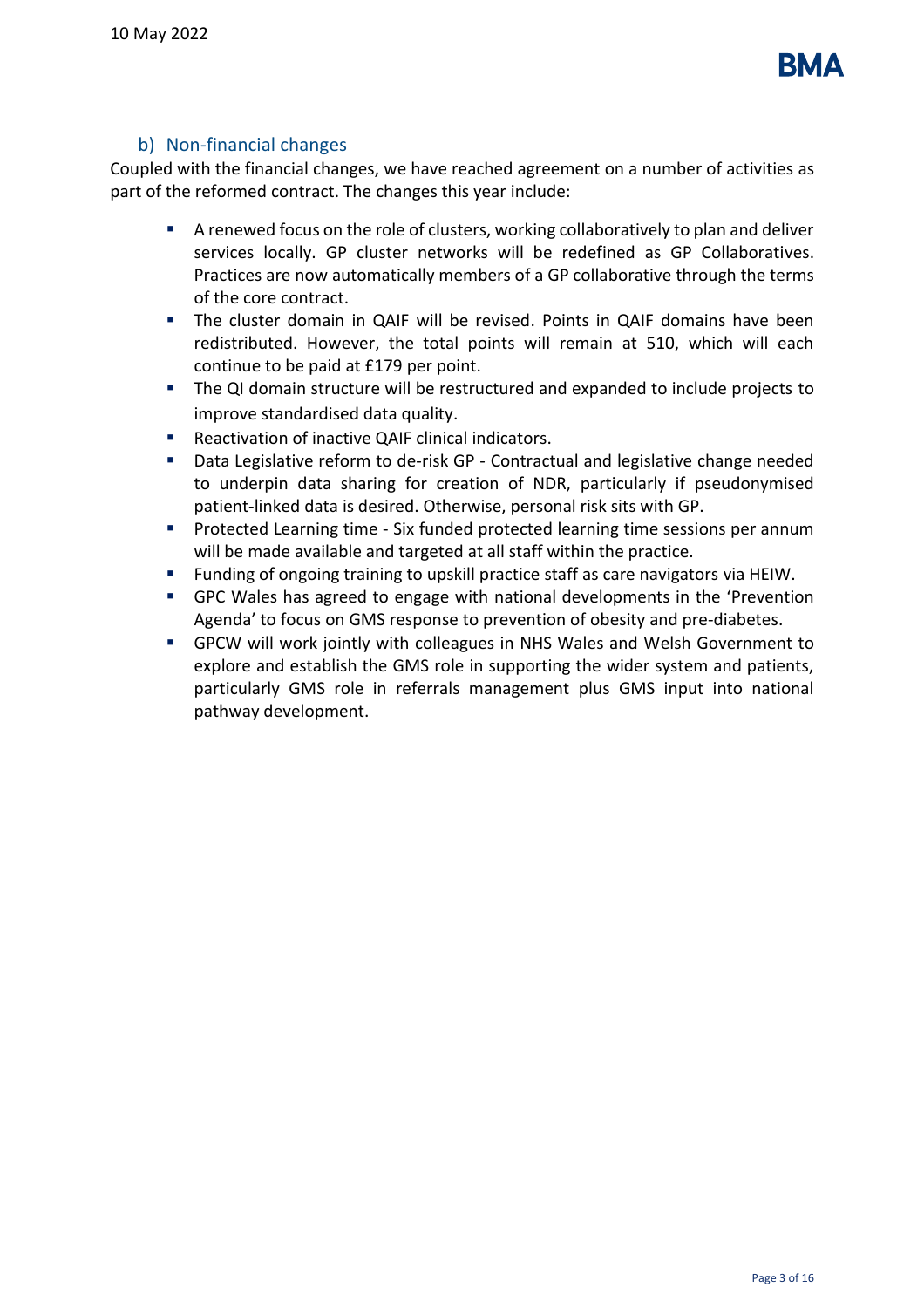# 2. Quality Assurance and Improvement Framework – QAIF

<span id="page-3-0"></span>The Quality Assurance and Improvement Framework (QAIF) has been evolved and modified.

An updated [Quality Assurance and Improvement Framework Guidance for the GMS Contract](https://gov.wales/quality-assurance-and-improvement-framework-qaif-gms-contract-2021-2022)  [Wales](https://gov.wales/quality-assurance-and-improvement-framework-qaif-gms-contract-2021-2022) has been published by Welsh Government, concerning the detailed changes to the various domains within QAIF.

The QAIF will still consist of three domains, remunerated via a points system. There is a total of 510 pts for the two core QAIF domains, together with 200 pts for Access. The indicator points for clinical disease registers & Atrial Fibrillation were previously moved into core working & Global Sum in the 2019/20 agreement.

According to the revised SFE effective from 30 March 2022, QAIF points now have a value of **£184.<sup>2</sup>** .

The three domains of QAIF are described below:

- **a)** Quality Assurance Active Clinical Indicators 125pts
- **b)** GP Collaborative 100 pts
- **c)** Quality Improvement- QI Projects & Cluster 285 pts

The annual QAIF cycle for the Quality Assurance and Quality Improvement domains is **1 st October to 30th September**.

The practice achievement payment for QA and QI is to be calculated in accordance with the provisions set out in the Statement of Financial Entitlement (SFE), adjusted by the practice registered patient list against the average practice registered patient list for Wales, taken at 1 July, and rebased each subsequent year.

This achievement payment will be made at quarter end following the QAIF cycle i.e. December  $31^\text{st}$ .

The average practice list size as of  $1<sup>st</sup>$  July 2021 was 8248. This figure is rising and expected to continue to rise, with practice closures and mergers continuing to decrease the denominator.

 $^2$  As described at p2 of th[e SFE Amending Directions,](https://gov.wales/sites/default/files/publications/2022-03/directions-to-local-health-boards-as-to-the-statement-of-financial-entitlements-amendment-directions-2022.pdf) on and from 1 October 2021, the value of a QAIF point for QA and QI is recalculated each year after the NARP has been established and will apply to the current QAIF (QA and QI) year for QA and QI.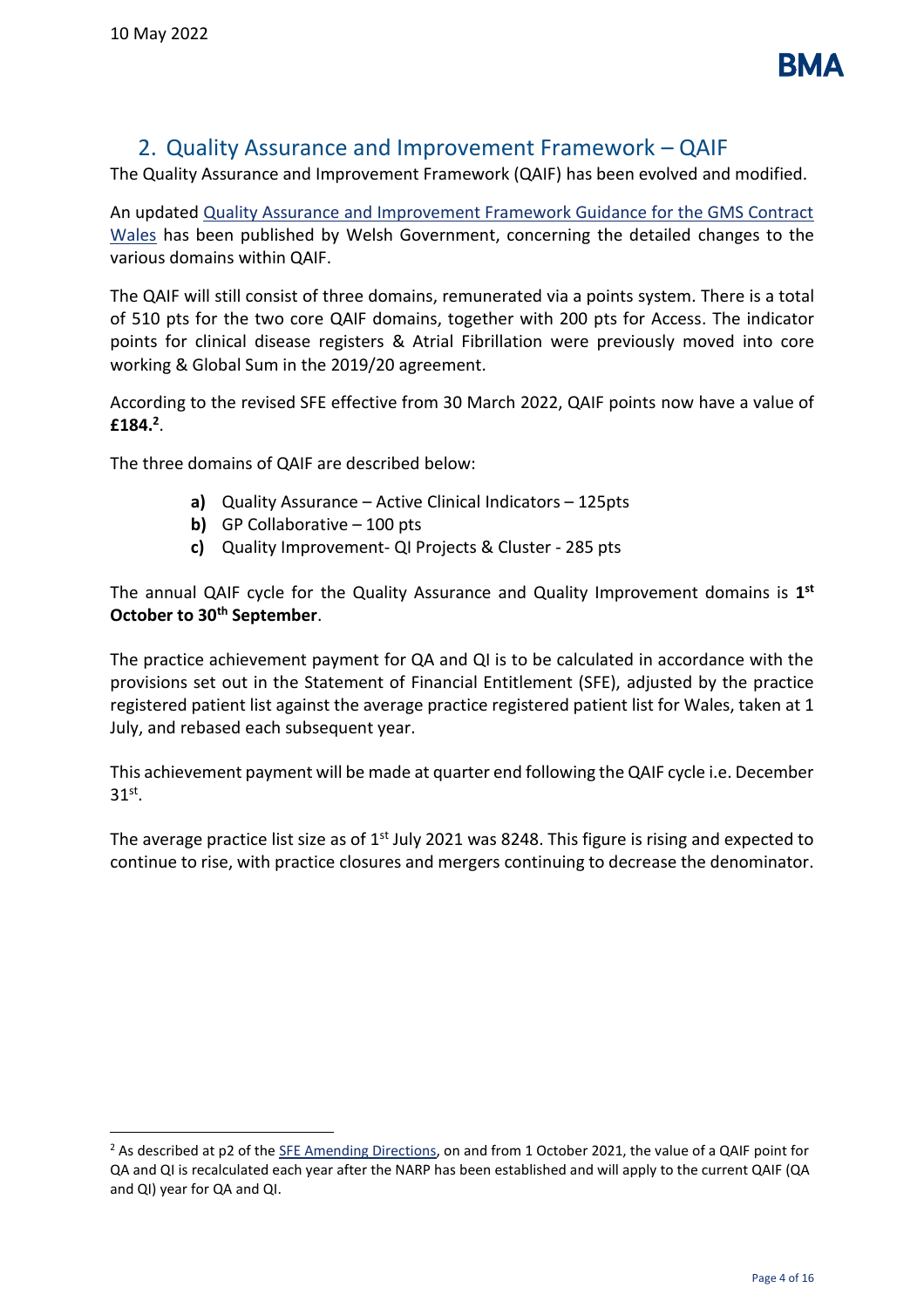

#### a) Quality Assurance Clinical Domain

Clinical QAIF domains will be reactivated for the 2021/22 QAIF cycle (October 2021 to September 22).

Our aim, in line with views from recent BMA Surveys, is that remaining QA indicators and funding resource are be transferred into the core contract with appropriate assurance mechanisms.

This was impossible to deliver in this contract round. While Health Boards and Welsh Government agreed this with direction of travel for the unified contract, due to concerns over the (what we consider flawed) data during the pandemic plus limited legislative time, for 21- 22 they wish to see assurance by:

- Continuation of active clinical indicators (flu at 20pts and dementia at28pts)
- Re-activation of inactive clinical indicators including Diabetes, COPD, MH and Palliative Care (77 points).

GPCW expressed concern that reactivation of clinical QAIF would be unpopular with the GP profession and will continue to negotiate for the withdrawal of clinical QAIF measures through ongoing Unified Contract discussions.

Given the blood bottle shortages of late 2021 and protracted nature of discussions this year, it is our view that a proportionate reduction in the thresholds should be implemented for certain indicators. We have raised this with Welsh Government and will update this document in due course subject to the outcome.

## b) GP Collaborative Domain

In line with the wider strategic context and work to accelerate cluster development with clearly defined and separated functions, GP cluster networks will be redefined as GP Collaboratives. [Full guidance on GP collaboratives has been published.](https://gov.wales/gms-contract-gp-collaborative-guidance-2021-2022)

All practices will be mandated, via the core contract, to be members of a GP Collaborative.

GP Collaboratives **will not** place any legal or contractual requirement on practices to take on responsibility for contracts held by other practices within the collaborative. These arrangements in no way alter or replace the role of the statutory negotiating committees and the duty for Health Boards to consult with those bodies.

The existing cluster domain will be revised as follows:

| Redefined Cluster Domain - to be called GP Collaborative domain       | <b>Points</b> |
|-----------------------------------------------------------------------|---------------|
| $CND014W -$                                                           |               |
| The GP Collaborative will meet on a minimum of 4 occasions during the |               |
| year; the timing of meetings should be agreed around the planning of  |               |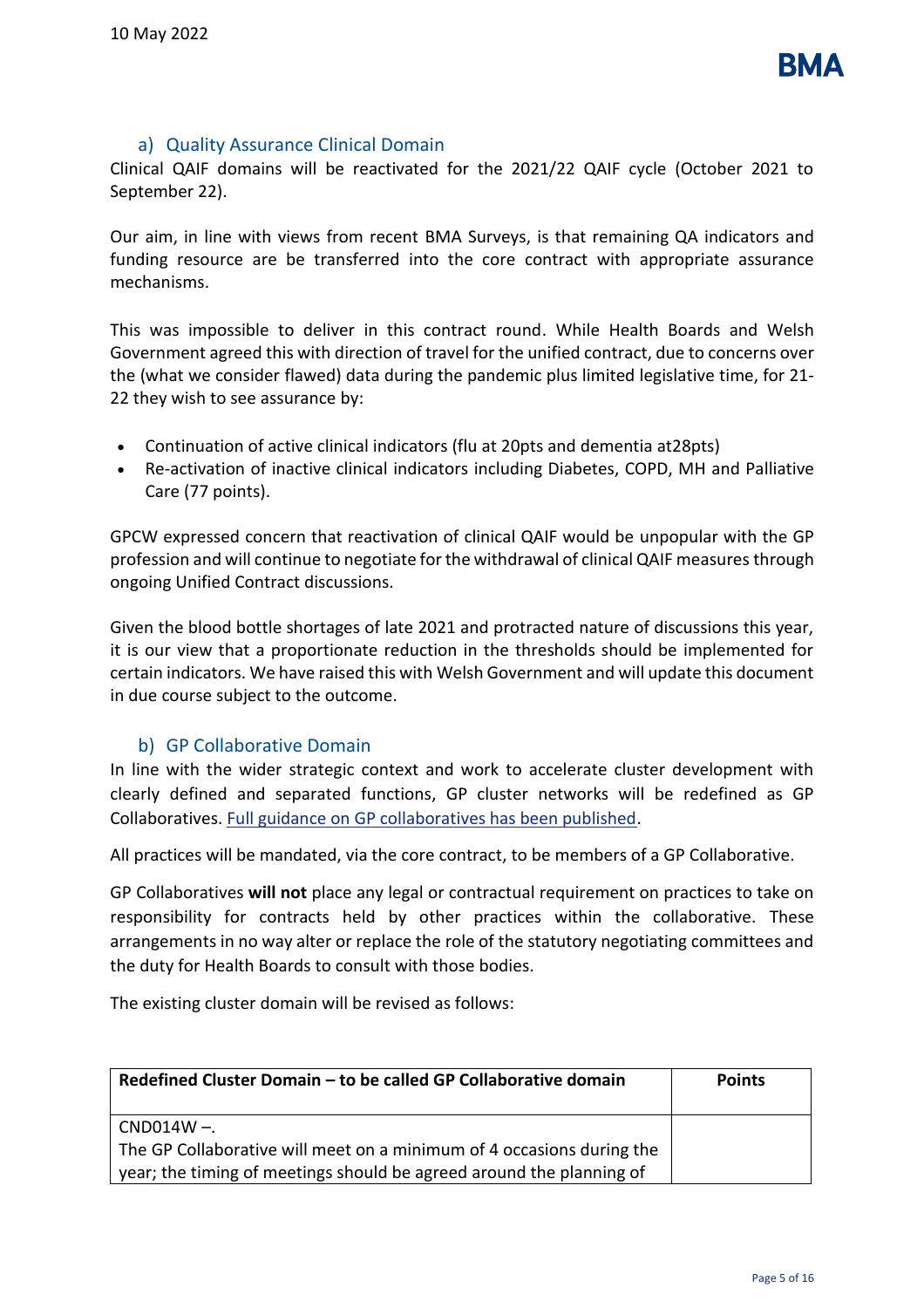

| the HB and Cluster Planning Group ideally, to avoid the period of winter<br>pressure.                                                                                                                                                                                                 | 40  |
|---------------------------------------------------------------------------------------------------------------------------------------------------------------------------------------------------------------------------------------------------------------------------------------|-----|
| In addition, a lead from the GP collaborative will engage and work with<br>other collaborative leads to inform the Pan Cluster Planning Group, via<br>lead representatives identified by the Health Board and Pan Cluster<br>Planning Group.                                          |     |
| <b>CND015W</b><br>Contribute relevant information to the Primary Care Cluster IMTP via<br>the Cluster Planning Group.                                                                                                                                                                 | 40  |
| The contribution must include information on demand and capacity<br>planning undertaken via the QI domain.                                                                                                                                                                            |     |
| Practices will need to demonstrate how they have engaged in planning<br>& delivery of local services agreed within the cluster plan - This will<br>need to include evidence of wide partnership/ multi-professional /<br>multi-agency working and development of integrated services. |     |
| <b>CND016W</b>                                                                                                                                                                                                                                                                        |     |
| Delivering specific cluster determined outcomes which includes: -                                                                                                                                                                                                                     |     |
| Engagement in planning of local initiatives through engagement with<br>the Cluster Planning Group and via the Collaborative Lead. (E.g.,<br>contribution to population needs assessment).                                                                                             | 20  |
| <b>Total</b>                                                                                                                                                                                                                                                                          | 100 |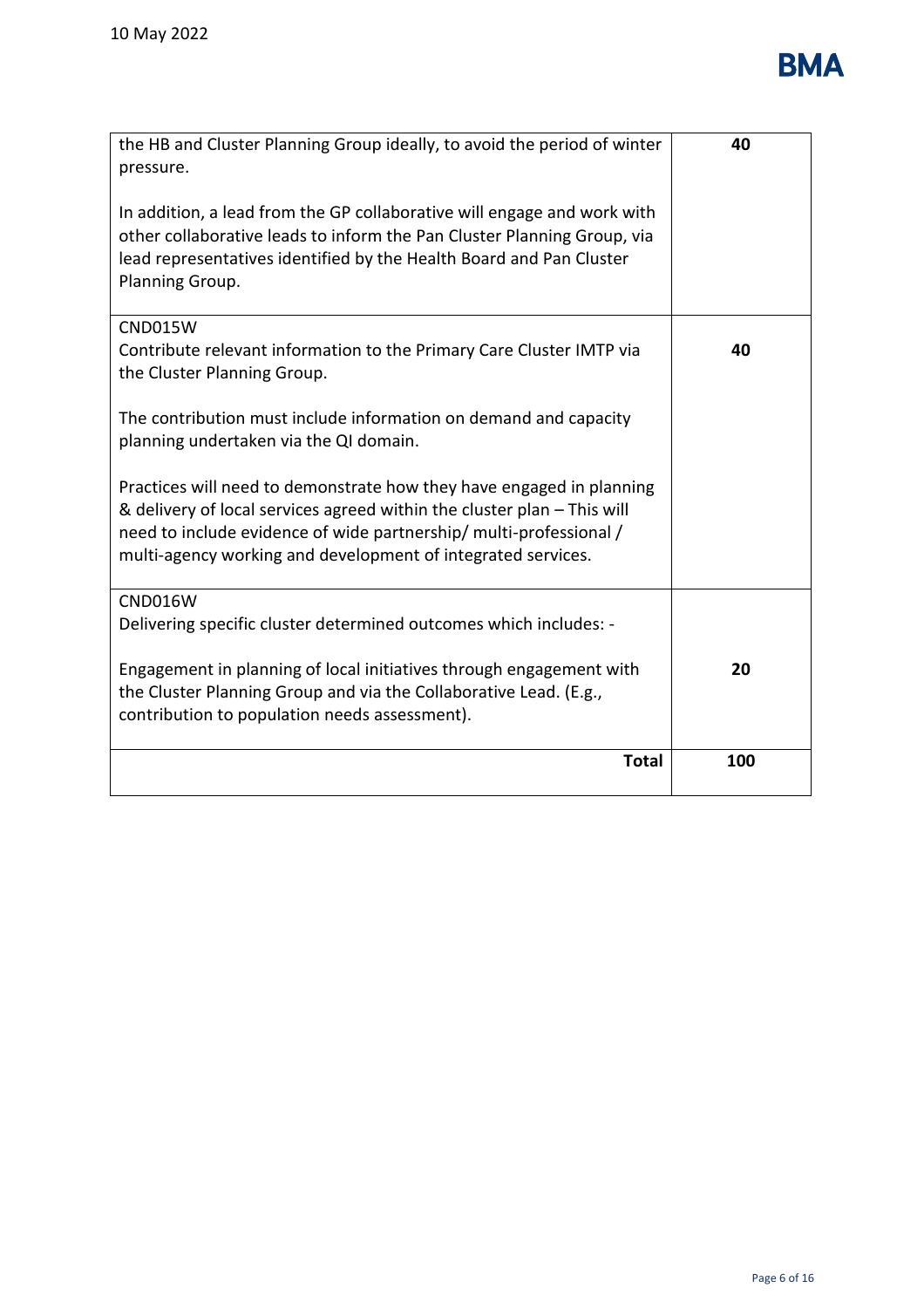

# c) Quality Improvement Domain

The QI domain will be revised, for the 2021-22 QAIF cycle, with 100 points in total transferred from the previous cluster domain (20 to the Project Basket and 80 to new QI Collaborative Domain).

| Project                                                                                               | <b>Points Value</b>                                   |
|-------------------------------------------------------------------------------------------------------|-------------------------------------------------------|
| Data & Patient Safety QI Domain                                                                       |                                                       |
| Mandatory Project 1 - Activity/Appointment Data<br>Mandatory Project 2 - Patient Safety Clinical Data | 70 points<br>35 points                                |
| <b>Legacy Project</b>                                                                                 |                                                       |
| Patient Medicines Safety Project from previous QI Basket                                              | 30points                                              |
| <b>QI Basket</b>                                                                                      | (For 2021-22 cycle - up to a<br>maximum of 70 points) |
| Previous Basket Choices (project not previously<br>done)<br>or                                        | 70 Points                                             |
| Collaborative freestyle project in agreement with<br><b>Health Board</b>                              | 35 points                                             |
| And<br>Green Inhaler project                                                                          | 35 points                                             |
| <b>TOTAL POINTS</b>                                                                                   | 205 Points                                            |
| Quality Improvement - GP Collaborative                                                                |                                                       |
| <b>Demand and Capacity</b>                                                                            | 40 points                                             |
| Completion of CGSAT and IG Toolkit                                                                    | 40 points                                             |
| <b>TOTAL POINTS</b>                                                                                   | <b>80 Points</b>                                      |

## i. Data & Patient Safety QI Domain

Two new one-off patient safety and data projects will be introduced this year, replacing the Covid-19 Learning Project and the previously mandatory Patient Safety project, both of which will be retired.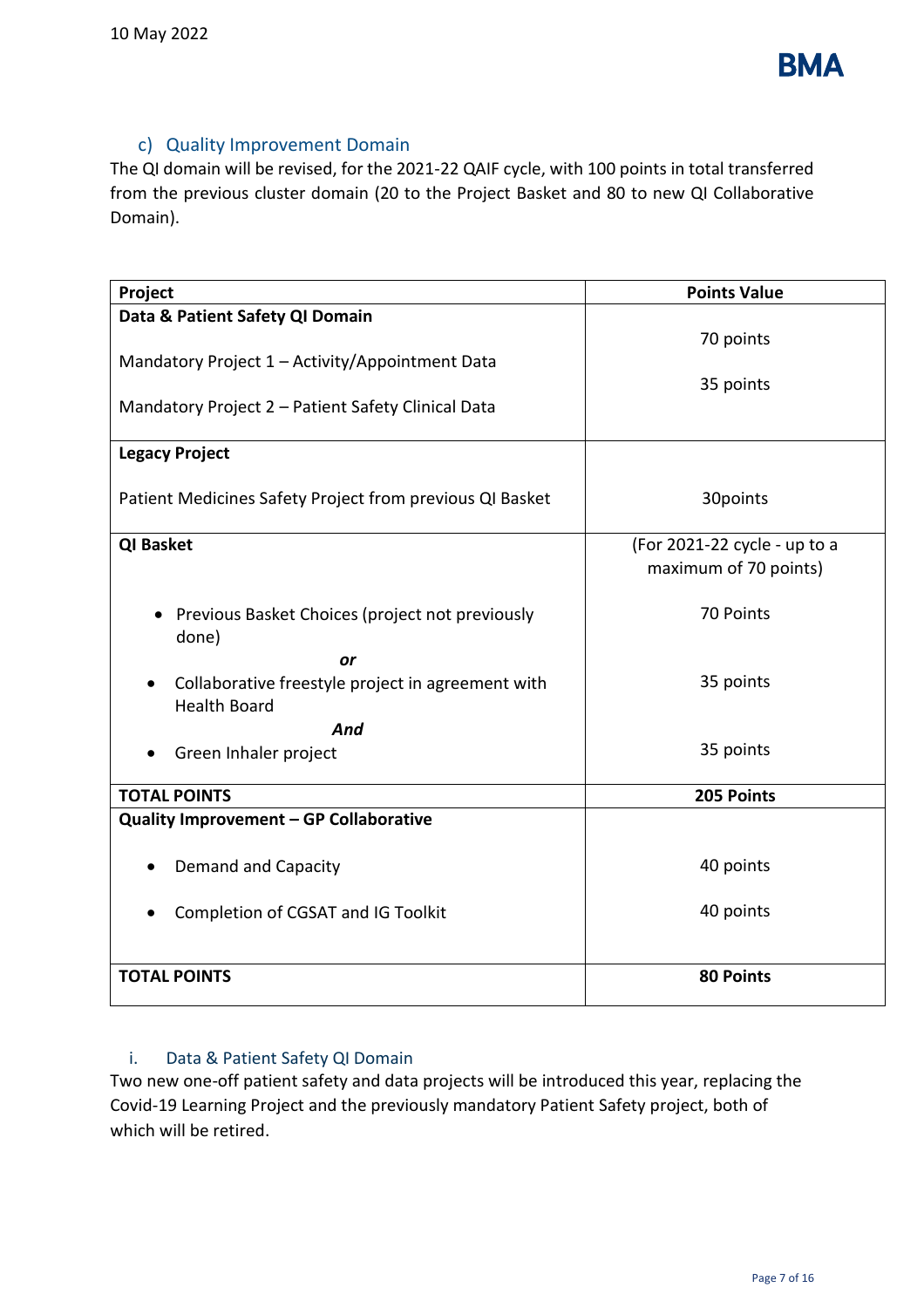

These projects will be a mandatory within the QAIF framework for all practices this year with 105 points:

- 70 Points Mandatory Project 1 Activity/Appointment data.
- 35 Points Mandatory Project 2 Patient Safety Clinical Data.

These projects will be a one-year addition to the QI basket for the 21/22 cycle but with a clear expectation that all practices will complete these projects within the QAIF framework. GPC Wales publicly support and encourage all practices to participate in these initiatives.

To highlight the priority of the Activity/Appointment data and Patient Safety Clinical Data projects these have been designated as *'Mandatory'.*

These QI projects sit within QAIF, which itself is optional. However, to be able to claim any points for achievement of projects in the QI projects sub domain, the practice must complete the '*mandatory'* data and patient safety projects.

#### *Mandatory Project 1 - Activity/Appointment Data*

Activity in General Practice has been traditionally very difficult to accurately capture and reflect. This leaves Welsh Government and LHBs with minimal data or evidence of pressure on GMS contractors and is in stark contrast to source data available freely on WAST utilisation, ED attendance and Hospital admission. Trends cannot be monitored and interventions to increase capacity cannot be assessed for efficacy. There is a glaring gap in understanding real time activity and pressure on GMS as a result, with effectively only the WNWRS and selfreporting of GMS escalation status offering some insight into staffing and pressures.

Methods to capture GMS contractors recorded activity have traditionally relied on data recorded on appointment systems. Whilst these are valuable data, there are significant data quality issues in relying on homogeneous use of appointment books by nearly 400 independent GMS practices using two different clinical systems.

Without significant data quality improvements, this cannot truly reflect the breadth and complexity of GMS activity undertaken each day in General Practice and are clearly an underrepresentation of the activity and workload in Primary Care. Likewise, this method of data capture ignores a wave of hidden workload undertaken in GMS which cannot be captured by measuring appointments alone. It is widely estimated that this non-appointment work amounts to around a third of all work in general practice.

Non-GMS work is also a substantial extra workload that would not be captured in this data gathering exercise. It is nevertheless extremely important given its value to patients and is largely work that cannot be delivered elsewhere and also requires access to the full patient record.

This one-year QI project aims to: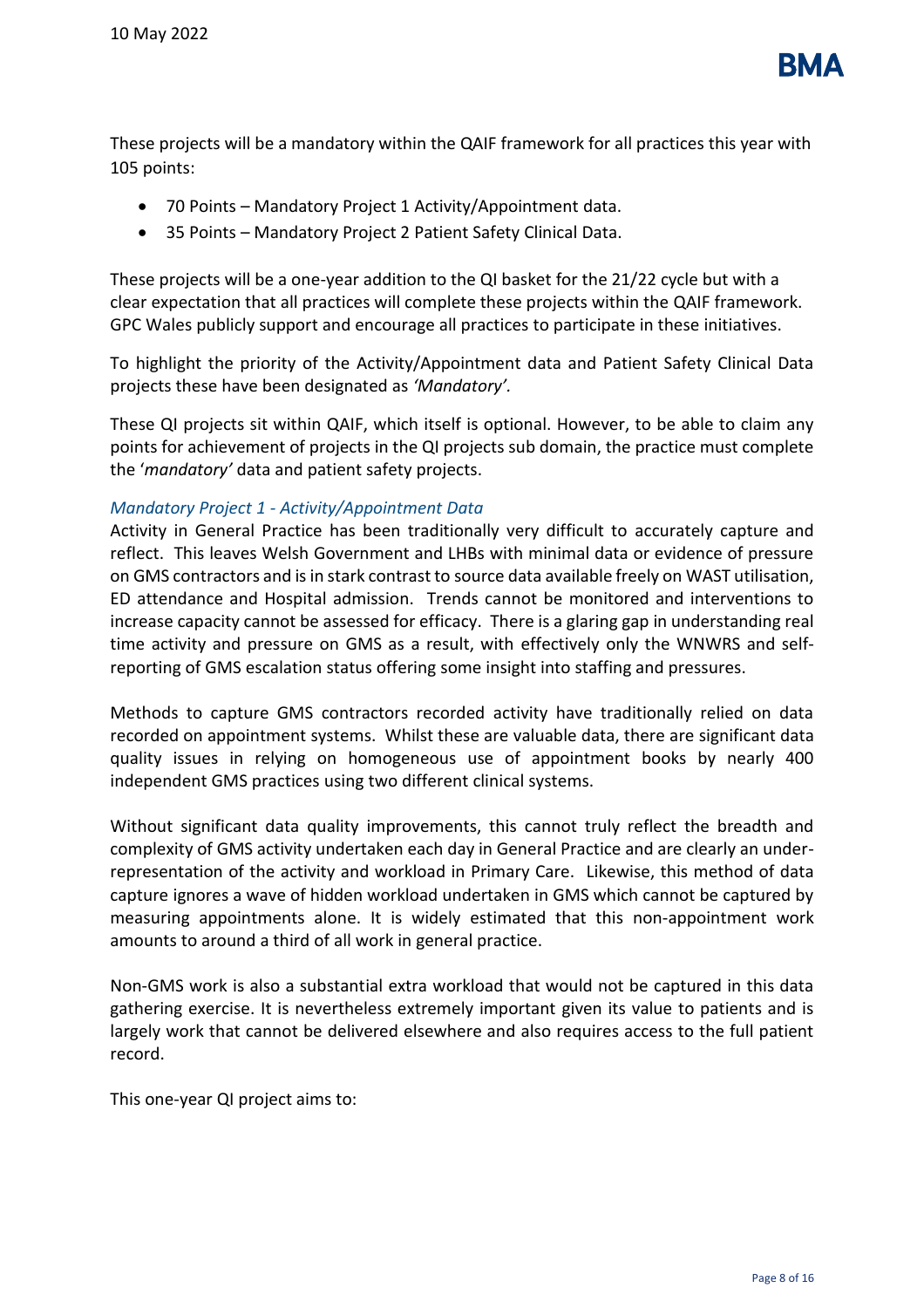

1. Improve the validity of appointment book data which is already collected and analysed for purposes of tracking GMS activity by 'mapping' appointment slots to agreed categories.

2. Undertake regular data collection for those areas of activity not captured by appointment book data collection (prescribing, referral, results management, E-requests, administrative requests etc.) via pre-designed searches and audits, if not centrally collected by Audit+, with upload to the Primary Care Information Portal for collation and discussion.

3. Share the activity recorded at cluster level with partners and share/consider collaborative measures for managing demand and standardising good practice where applicable.

This data project is an important step in quantifying more accurately the volume and diversity of activity undertaken in GMS practices and clusters. It is expected that this data quality exercise will embed the accurate collection, discussion, and publication of activity data in primary care and that automated data collection methods will be developed and utilised at the fruition of this data quality project.

This should ensure that the Welsh NHS is better placed to assess the activity undertaken and support the needs of GMS and Primary Care in the coming year and extending into the future. The details of the implementation of this project are laid out in the QAIF guidance. Standardised data sets will be available to practices from March 2022 and the PCIP portal is being adapted to hold practice data and will be available for practices to start populating in April 2022.

#### *Mandatory Project 2 – Patient Safety Clinical data*

A standardised approach to coding will improve the ability to complete effective searches and audits of clinical encounters and ensure that all staff (including locums) are able to record their encounters in a consistent way.

The clinical areas of focus for this QI project are:

- 1. Sick Child
- 2. Suspected Deep Vein Thrombosis
- 3. Acute Mental Distress

The aim of this one-year QI project is to:

- 1. Standardise clinical coding within GP clinical systems.
- 2. Ensure properly coded consultation data is available to be shared across WGPR
- 3. Highlight the importance of accuracy and completeness in clinical recording.
- 4. Drive improvement in clinician adherence to standardised coding as best practice, promoting the avoidance of free text where suitable coding exists.
- 5. Promote an understanding of the whole system patient safety benefit of standardised coding for clinical data.

Further detailed guidance will then be made available to practices by end March 2022.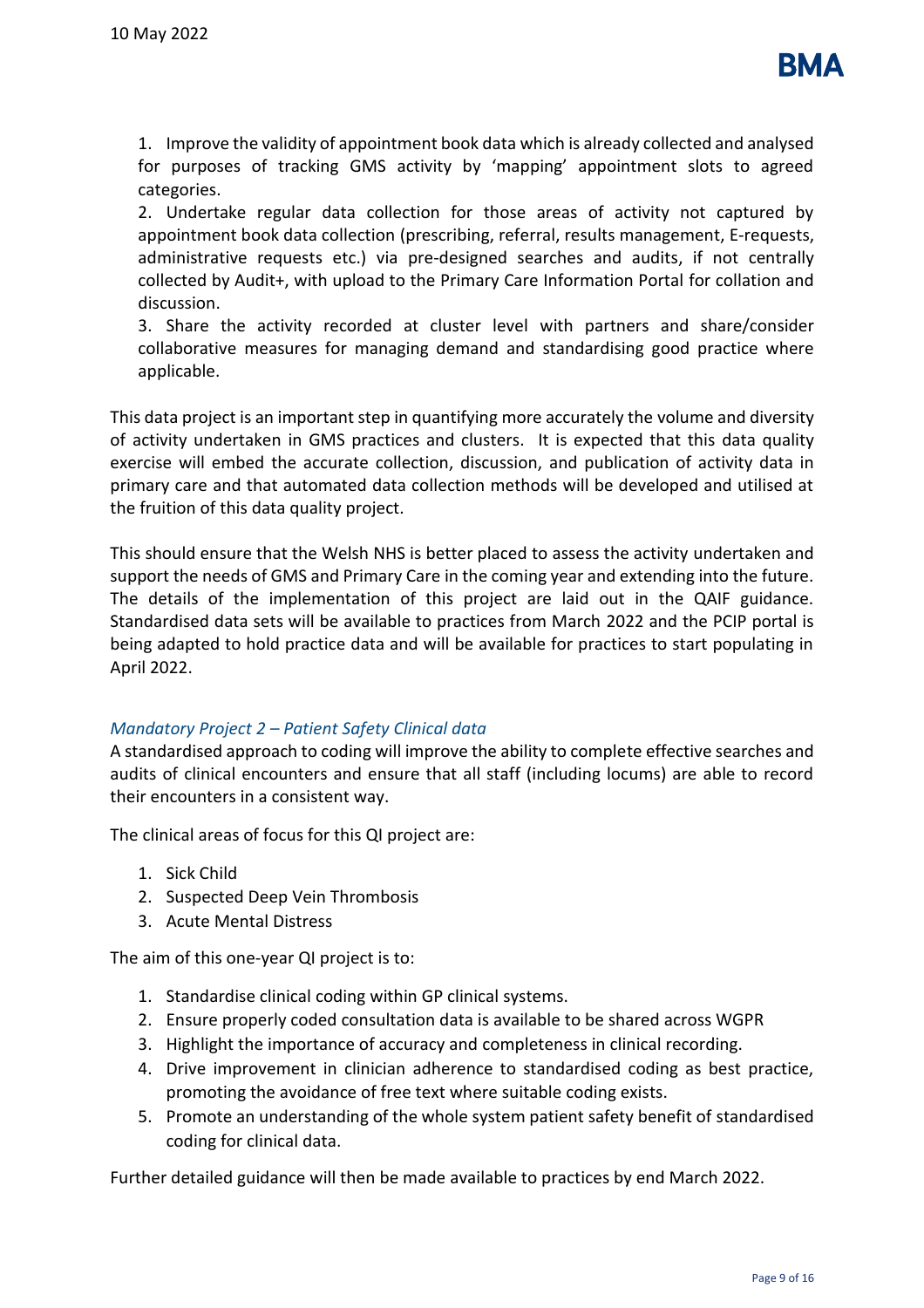#### ii. Legacy Project

The 2020-21 Patient Safety QI project – Reducing medicines related harm, has been retained in the 2021-22 QI bundle, allowing a re-run for one further QI cycle in order to allow embedded learning of governance changes made within the practice and after conversations within the GP collaborative arena.

#### iii. Practice Choice QI project

The practice has a choice of selecting a 70-point QI basket project not previously undertaken (Reducing stroke, ceilings of care, urinary tract infection) **or** a collaborative freestyle mini project in agreement with Health Board (35 points) **and** the Green Inhaler mini project (35 points).

#### iv. Green Inhaler Project

The aim of the project is to reduce the carbon footprint of inhaler prescribing, in line with some specific objectives:

#### 1. Optimise asthma and COPD care

2. Use dry powder inhalers or soft mist inhalers as first-line treatment options where clinically appropriate

3. If metered dose inhalers are needed, then chose a brand and dosage regime with care to minimise carbon footprint.

The following All Wales prescribing guidelines have been ratified and endorsed by AWMSG and should be considered when making decisions with patients

- [All Wales adult asthma management and prescribing guideline](https://eur01.safelinks.protection.outlook.com/?url=https%3A%2F%2Fawmsg.nhs.wales%2Fmedicines-appraisals-and-guidance%2Fmedicines-optimisation%2Fprescribing-guidance%2Fall-wales-adult-asthma-management-and-prescribing-guideline%2F&data=04%7C01%7CNatalie.Proctor%40gov.wales%7C79f7fb5aef1a41d58bd108d9c15fcd96%7Ca2cc36c592804ae78887d06dab89216b%7C0%7C1%7C637753439503514561%7CUnknown%7CTWFpbGZsb3d8eyJWIjoiMC4wLjAwMDAiLCJQIjoiV2luMzIiLCJBTiI6Ik1haWwiLCJXVCI6Mn0%3D%7C3000&sdata=jg5rylkkcu4odlSz76V2Fn5YnQIxph3w5Tg60GgUepM%3D&reserved=0)
- [All Wales COPD management and prescribing guideline](https://eur01.safelinks.protection.outlook.com/?url=https%3A%2F%2Fawmsg.nhs.wales%2Fmedicines-appraisals-and-guidance%2Fmedicines-optimisation%2Fprescribing-guidance%2Fall-wales-copd-management-and-prescribing-guideline%2F&data=04%7C01%7CNatalie.Proctor%40gov.wales%7C79f7fb5aef1a41d58bd108d9c15fcd96%7Ca2cc36c592804ae78887d06dab89216b%7C0%7C1%7C637753439503514561%7CUnknown%7CTWFpbGZsb3d8eyJWIjoiMC4wLjAwMDAiLCJQIjoiV2luMzIiLCJBTiI6Ik1haWwiLCJXVCI6Mn0%3D%7C3000&sdata=Cj0WJ5Qu0QBlXUQooQi22ZfqNIrfcIWCknDz2kvhbN4%3D&reserved=0)

The contractor will need to complete a QI template in relation to this module and self-declare that they have completed the activity described in their QI plan. The contractor will also selfdeclare that they have attended and discussed the QI project in a GP collaborative meeting.

#### v. Freestyle QI project

In addition to the Green inhaler project, collaboratives may wish to design their own QI project. In doing so, we would remind them to be cognisant that this is valued at 35 points and thus would be expected to be a mini project when compared with the original basket of QI projects that were worth 70 pt. the expected workload of the project should reasonably reflect this difference.

#### vi. New GP Collaborative QI aspect to the QI domain

These indicators have been transferred from the previous 'cluster' domain.

| Demand and Capacity – to be evidenced in the Collaborative IMTP.            |    |
|-----------------------------------------------------------------------------|----|
|                                                                             | 40 |
| The below should be taken into consideration;                               |    |
| A population needs assessment<br>$\bullet$                                  |    |
| An analysis of current services available to the collaborative<br>$\bullet$ |    |
| population and identifying any gaps in provision                            |    |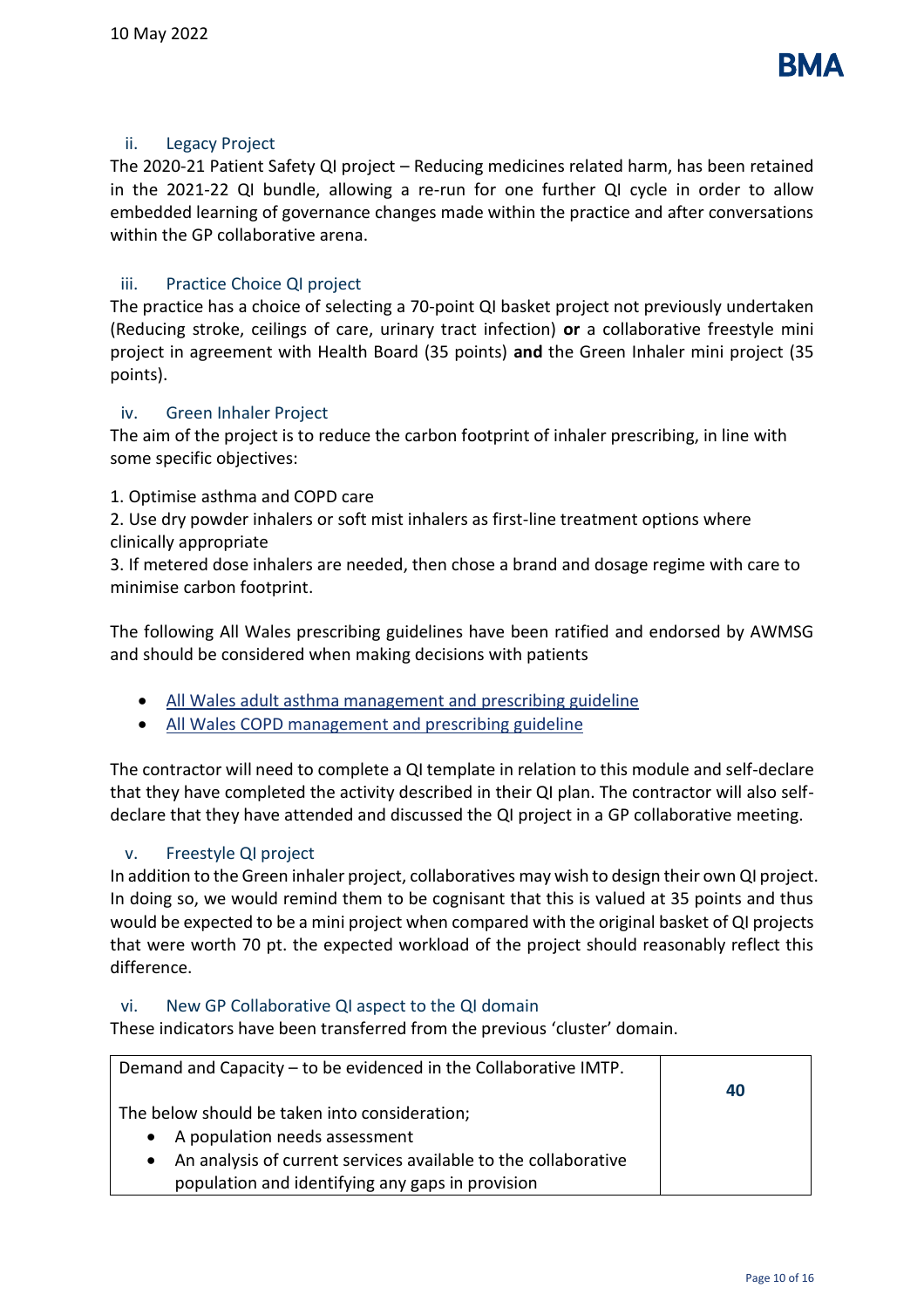| A consideration and analysis of current numbers and skills of<br>$\bullet$<br>workforce and its development needs<br>An analysis of current performance against the phase 2A<br>$\bullet$<br>primary care measures<br>Measurement of local health needs as determined by the<br>$\bullet$<br>collaborative.                      |    |
|----------------------------------------------------------------------------------------------------------------------------------------------------------------------------------------------------------------------------------------------------------------------------------------------------------------------------------|----|
| Evidence of operating an effective system of clinical governance<br>(quality assurance) in the practice, through engagement in peer<br>review and through discussion of clinical incidents that had occurred<br>within the practice and local services.<br>Contractors will need to evidence completion of CGSAT and IG toolkit. | 40 |

# <span id="page-10-0"></span>4. Access QAIF

# a) Access Domain for 2021/22

The Access standards system, incentivised via QAIF points, were originally designed to end at 31 March 2021, but it has been agreed they will continue into a third year. The fundamentals of the domain remain although there are a number of in year changes to reflect COVID pressures. The total value of this domain is 125 points.

Details of the Access Standards, groupings, evidence, reporting, payment arrangements and achievement are set out in the [Access guidance published by the Welsh Government.](https://gov.wales/access-hours-gms-services-standards-amended-supplementary-guidance-2021-2022)

Achievement for the Access domain will be assessed at **31 March each year**, with **achievement payments paid at 30 June**.

There are no aspiration payments for Access Standards.

The practice achievement payment for access, as described in the Statement of Financial Entitlement (SFE) is calculated using the practice points achieved, adjusted by the practice registered patient list size against the average practice registered patient list for Wales.

There are two groups of standards, with each Access standard as its own QAIF indicator. Practices can receive full or partial payment depending on achievement:

- *a) Group 1*
- Less than 3 standards = no payment  $(0 \text{ points})$
- $-$  3 standards = 60% payment (30 points)
- 4 standards = 80% payment (40 points)
- All standards in Group  $1 = 100\%$  payment (50 points) (Standard 3 relating to bilingual introductory messaging must be one of the achieved standards in order to receive any payment outlined above. There are no Aspiration payments for the Access domain.)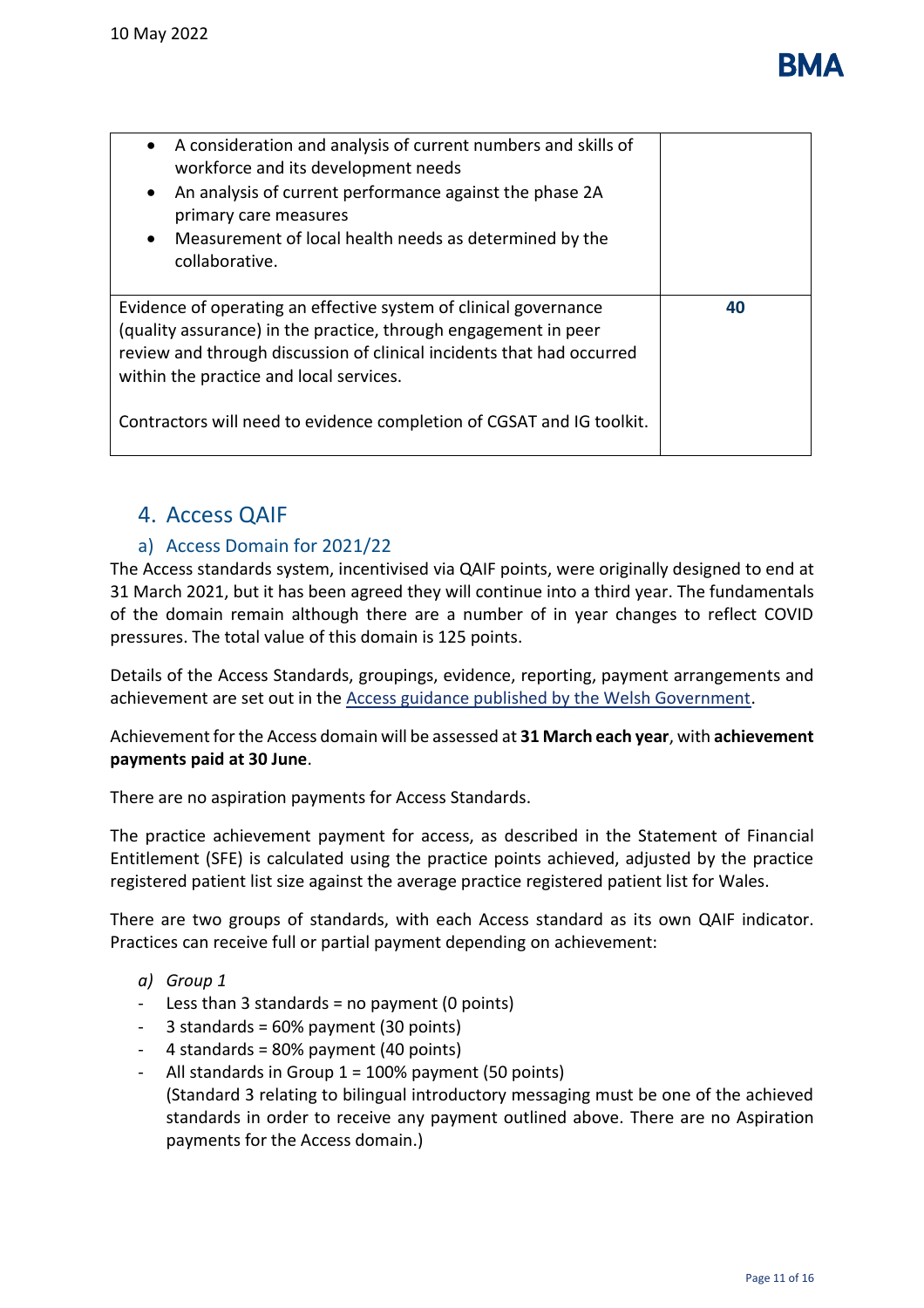

- *b) Group 2*
- Practices will be required to undertake all three standards in order to receive payment (50 pts)
- *c) Quality Payment*
- A quality payment of 25 points will be awarded to a contractor for achievement of all Group 1 and Group 2 Standards.

Changes for 2021/22

- **Standard 2 – 2-minute response time**
	- For the 2021-22 cycle (this year), practices will not be assessed on their achievement of Standard 2 with achievement assumed and counting towards Group 1 payments (min. of 3 in order for payment to be made).
	- Retired from the access standards framework from 1 April 2022.
- **Standard 8 (demand and capacity and patient satisfaction)** 
	- For the 2021-22 cycle (this year) practices will not be assessed on their achievement of Standard 8, with achievement assumed and counting towards Group 2 payments.
	- The demand and capacity element of this standard will, as part of our agreement on QAIF changes, be moved to the new cluster QI element of QAIF.
	- The patient satisfaction element will be retained as a measure from 1 April 2022 as part of any agreed standards framework.

## b) Access Commitment for 2022/23

Access Standards phase 1 remain as pre-qualifiers for phase 2 which will be introduced from 1 April 2022. All practices are expected to achieve phase 1 by end of March 2022 but will, as part of pre-qualifier status, then be required to maintain and embed those working practices in order to make any claim for achievement of phase 2 standards.

A new Access Commitment forms the basis of new phase 2 standards for one year. Subject to review, and testing of the blended model of access, there is a joint commitment to establish future core contract access requirements, as part of the Unified Contract work stream.

From 1 April 2022, £2m will be transferred to QAIF access domain into Additional Capacity funding. This will be match funded by a further £2m new investment, meaning £4m total funding recurrently for 3 years.

This leaves £7.2m in Access QAIF to fund phase 2 standards for one year.

Throughout negotiations, we have discussed a renewed focus on improving access to triage/navigation and the changes that may be made in order to appropriately manage and meet the needs of patients in a more efficient way.

The emphasis must now be for practices to take a more forward planned approach, with contact supported throughout the day in order to address real concern around the '8am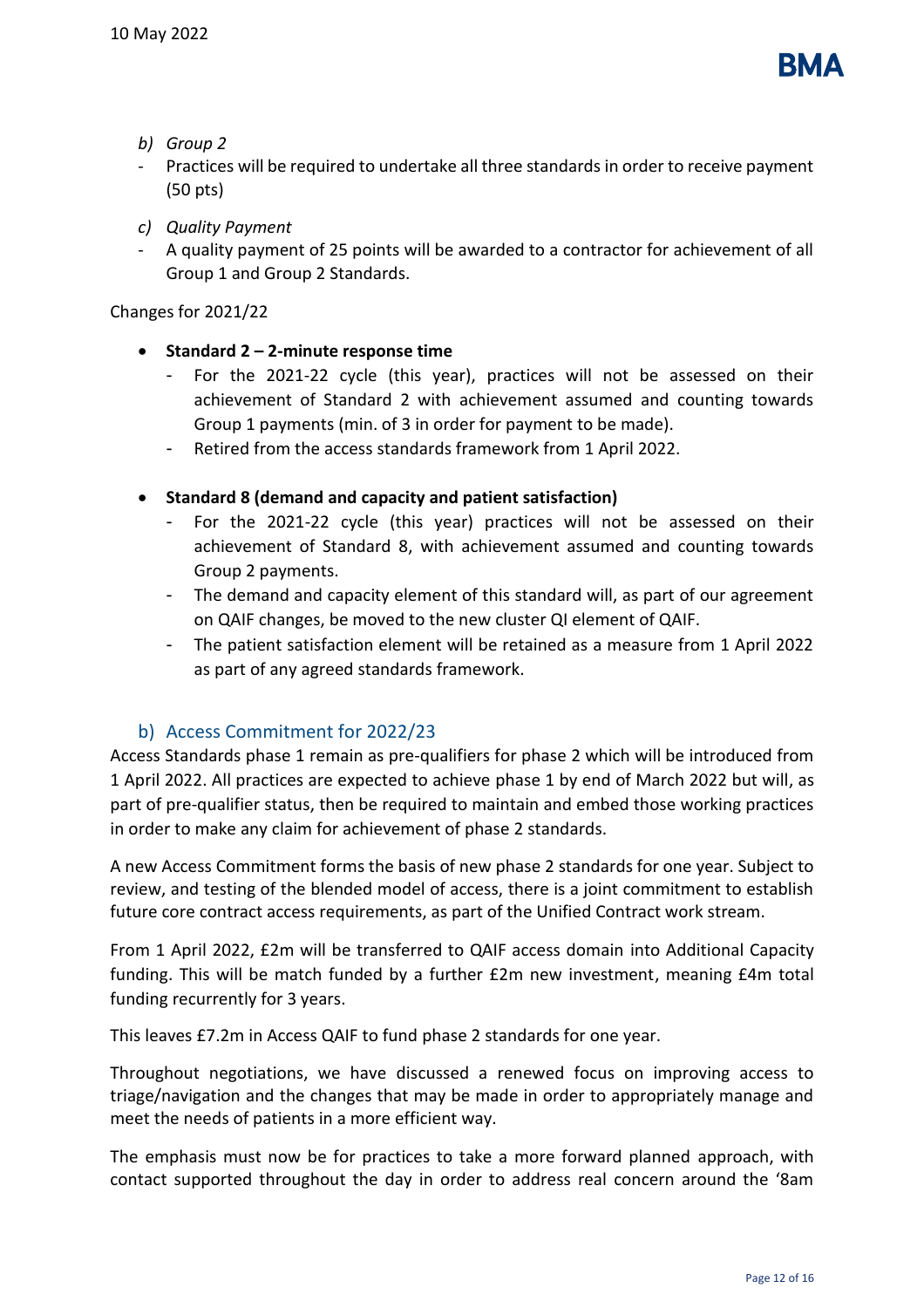

bottleneck' and repeated attempts at contacting and or obtaining a consultation or other help and support.

From these discussions, there is broad alignment in terms of what we want to achieve – better access for patients. However, we are also cognisant of the need to balance demand with capacity as well as managing expectations, particularly those of the public. We have also discussed the likelihood of a gap in capacity as a risk, with investment into the workforce an option we would wish to explore, supported by robust and accurate data and evidence.

Last summer [we jointly issued a clear steer to the profession](https://i.emlfiles4.com/cmpdoc/3/7/7/5/2/files/804565_wales-joint-letter-to-gps---access_face-to-face-appointments.pdf?utm_source=The%20British%20Medical%20Association&utm_medium=email&utm_campaign=12542155_Welsh%20GP%20Newsletter%20July%202021&dm_t=0,0,0,0,0) on how the system should work in terms of access and this includes public messaging to build understanding of the role of all the different components (e.g., remote consultations).

We have sought to more clearly set out the strands to the **'Access Commitment'** below.

#### Public Facing Commitment

- All patients who contact the practice are treated equitably regardless of the method of contact used.
- Patients who telephone, have their calls answered care navigation is undertaken. Where clinically appropriate, patients may be signposted to another service – the reasons for this will be clearly explained.
- Where access to a service is clinically appropriate, patients will be triaged and offered an appropriate consultation, at an appropriate time, without the need to ring back. This may mean that an appointment is booked in advance for a date in the future but will be consistent with the patient's assessed clinical need.
- All patients can access the practice through a digital solution and that they receive a similar service to those who choose a telephony route.
- Practices are open and transparent about the services offered, how to access them and how to access additional or alternative services when required.

#### GMS Contract Requirements

- All patients telephoning the practice have their calls received by a standard recorded message, and subsequently calls are answered, and care navigation undertaken. Where clinically appropriate, patients may be signposted to another appropriate service.
- Where access to a service is clinically appropriate and patients require access to GMS services, they will be offered an appropriate consultation, whether urgently or through advanced booking consistent with the patient's assessed clinical need, without the need for the patients to contact the practice again.
- Available appointments must be a mix of remote, face to face, urgent, on the day and pre-bookable to reflect the blended model of access, as determined by the practice in discussion with the patient. A more planned and forward-looking approach should be taken to the scheduling of appointments throughout the day, or for future dates, meaning it is no longer acceptable for all appointments to be released at 8am for that day.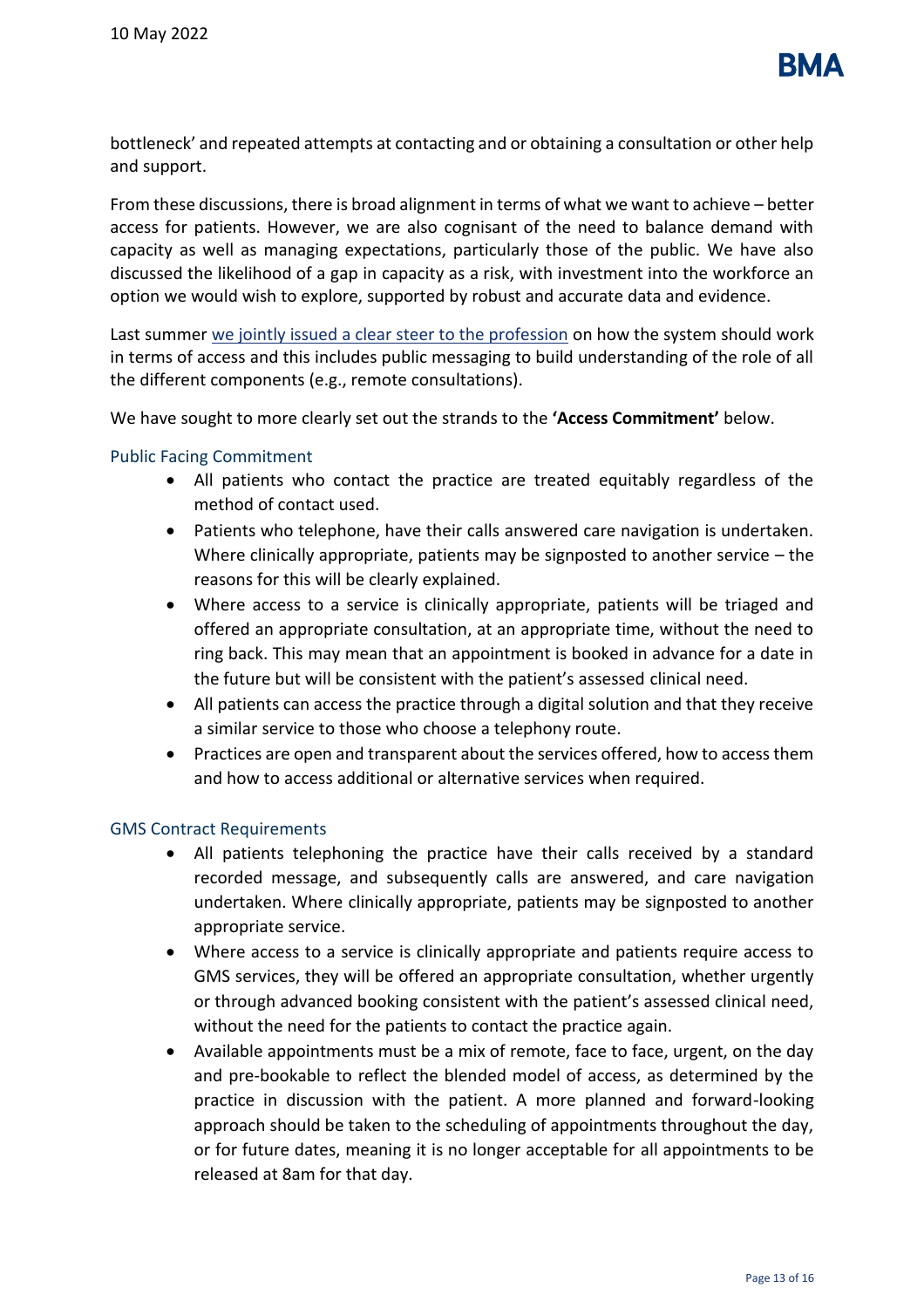

- All practices must provide a telephony service (preferably Voice over Internet Protocol solutions or sufficient incoming and outgoing lines) that fully meets the needs of patients.
- The Health Board will be encouraged make digital tools available to practices long term. Practices must offer a digital means of access, in addition to telephone and in-person. The digital platform is for non-urgent access and only to be used during core hours.
- Practices will be required to take a more open and transparent approach, through an automated and standardised public facing dashboard, to the sharing of information and reporting, at a practice or cluster level, on GMS activity. The approach to this will be enabled via the Data Project with support from HBs and DHCW.

#### Health Board Requirements

• Health Boards will continue to have a responsibility to support struggling practices through the escalation tool and sustainability framework, and they should adopt a reasonable and supportive approach to access concerns.

#### Welsh Government Requirements

- WG will provide national public messaging to inform and support the blended model of access to GMS. Messaging will inform patients that priorities will be managed by the GP practice, which may, for less urgent cases, result in an appointment being booked for a time in the near future.
- The demand on appointments based upon clinical need, either via care navigation under the guidance of practice-based protocols or after clinically based triage, may in itself develop waits for appointments, which in themselves may highlight capacity gaps of service provision. This in itself may be insufficient and moving forward demand / capacity mismatches may still occur. To this end a revision of the escalation and sustainability processes will be undertaken by the tripartite contract implementation group.

The incentivised approach agreed is a balanced means of improving access whilst not having the unintended consequence of causing certain practices to fall foul of breach notices should they be unable to meet requirements.

We are confident that the agreement we have reached will not endanger the sustainability of our fragile Primary Care system and will go some way to improving patient experience.

The phase 2 Access Standards guidance has [now been published](https://gov.wales/guidance-general-medical-services-gms-contract-access-commitment-2022-2023) and communicated to practices via Shared Services Partnership.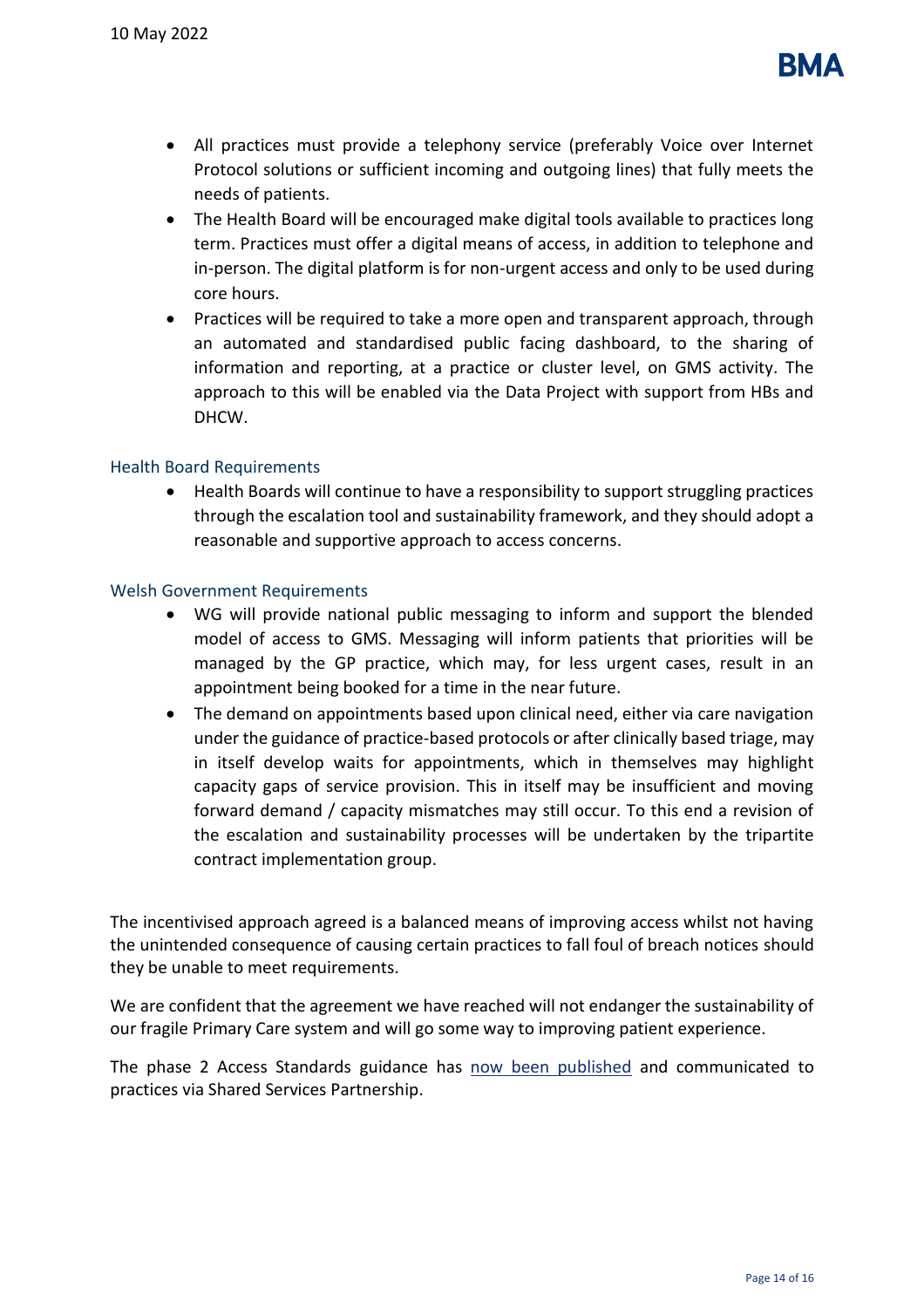

# 5. Enhanced Services

<span id="page-14-0"></span>There have been no changes to the Direct Enhanced Services during this round.

# 6. Seniority & Partnership Premium

<span id="page-14-1"></span>The existing GP Partnership Premium Scheme was established in October 2019 as a means of incentivising newer GPs to take up partner roles and support the sustainability of services.

A new funded Partnership Premium Scheme for non-GP partners will be introduced, in recognition of the vital role these staff play in the sustainability of GMS.

This scheme will be rolled out in phases, with phase 1 being open to those who had signed a Partnership Agreement prior to 31 March 2021.

[Guidance notes and claim forms](https://gov.wales/gms-contract-partnership-premium-scheme) relating to the eligibility requirements and operation of this new extended scheme have now been published.

The substantive principles relating to the new scheme are analogous to the principles that underpin the GP Partnership Premium scheme.

The existing GP Partnership Premium and the Seniority schemes are unchanged.

# <span id="page-14-2"></span>7. Parental Leave

The SFE will be extended to enable the reimbursement of costs, up to an agreed limit, where Independent Prescribers are providing cover for **GPs on parental leave**. This will widen the available pool of professional cover to replace GP on parental leave or sick leave.

This proposal would be in line with new model of MDT working and provide practices with flexibility in how they manage a period of leave.

**Enhanced Shared Parental leave** arrangements will be enabled for all salaried GPs in Wales with the SFE amended to enable this to allow for the reimbursement of additional costs. Arrangements for GP Partners will continue to be a matter for the Partnership Agreement.

The Shared Parental Leave (SPL) scheme allows both parents and adopters more flexibility in how they care for their child during the first year after birth/adoption.

Shared Parental Leave took effect for parents of children born or placed for adoption on or after 5 April 2015 (having been included in the Children and Families Bill) and enables maternity pay and leave (and adoption pay and leave for adopters and intended parents through surrogacy) to be converted into shared parental leave, which either parent can then take. SPL is only created if the parent/adopter wishes to cut short their entitlement to maternity or adoption leave and convert the remaining part to SPL.

Any new leave rights should consider the diversity of families, in particular, the needs of lone parents, same-sex partners, adoptive parents and intended parents having children through surrogacy.